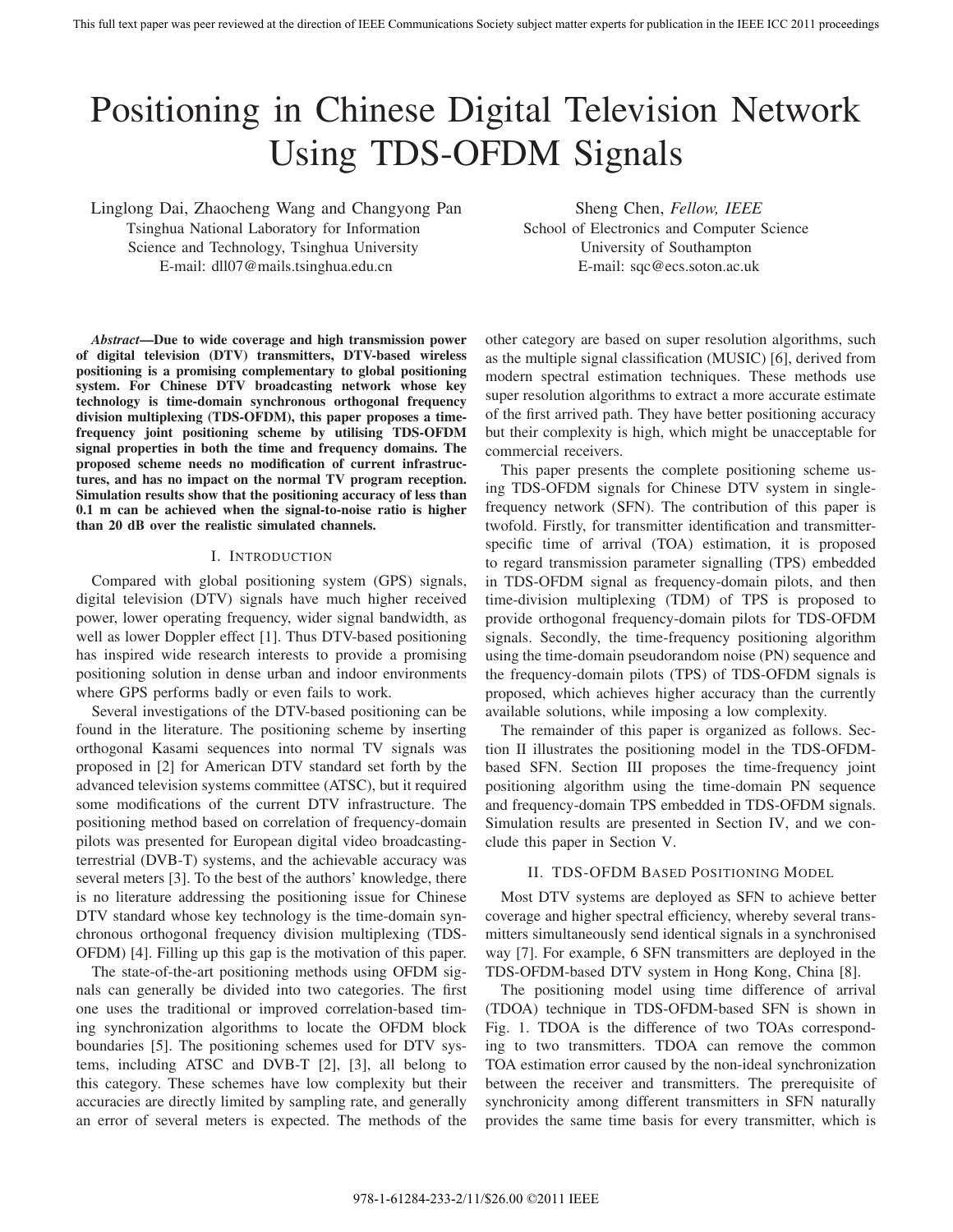

Fig. 1. Positioning using TDOA in the TDS-OFDM-based SFN.

required by TDOA technique. The receiver location can be uniquely calculated as the intersection of several hyperbolic curves corresponding to different TDOAs. It is clear that the fundamental issues for positioning in this model are accurate TOA estimation and transmitter identification.

Fig. 2 presents the TDS-OFDM signal frame structure. PN sequence is used as guard interval as well as training sequence for fast synchronization and accurate channel estimation. Therefore, frequency-domain pilots used in standard OFDM can be removed to increase the spectral efficiency by about 10% to 15% [8]. Inverse discrete Fourier transform (IDFT) block with length of 3780 consists of the normal TV program data with length of 3744 and the TPS with length of 36. TPS is used to convey system information, such as constellation mapping scheme, coding rate and interleaving mode. The 36 TPS symbols are equally divided into two groups located at two sides of the IDFT block. TPS takes BPSK modulation for reliable reception [4].

# III. POSITIONING USING TDS-OFDM SIGNALS

This section proposes the time-frequency joint TOA estimation algorithm, whose performance is also analyzed.



Fig. 2. TDS-OFDM signal frame structure.



Fig. 3. TDM of TPS for positioning in the TDS-OFDM-based SFN.

#### *A. TDM of TPS as Orthogonal Frequency-Domain Pilots*

Conventionally, TDS-OFDM is regarded as a scheme without frequency-domain pilots, and PN sequence provides the only training information. TPS is only used to provide demodulation and decoding information at the receiver. However, we propose to consider TPS as frequency-domain pilots due to the invariant property of TPS. As the system information, TPS does not change frequently. Typically, TDS-OFDM broadcasting system uses the same TPS for several hours, or even dozens of days. Once the TPS with robust BPSK modulation scheme has been correctly detected in the previous signal frame, it can be regarded as known symbols in the following signal frames, whereby TPS detection is unnecessary any more. This novel look at TDS-OFDM signal frame structure provides a new degree of freedom for TDS-OFDM receiver design, as well as for positioning.

For the purpose of transmitter identification and transmitterspecific TOA estimation, TDM of TPS is then proposed in the TDS-OFDM-based SFN, which can be defined by

$$
P_{m,k}^{(i)} = \begin{cases} \pm 1, & (i-m) \mod (M-1) = 0, \ k \in \Psi, \\ 0, & \text{others}, \end{cases}
$$
 (1)

where  $P_{m,k}^{(i)}$  denotes the TPS over the kth subcarrier for the mth transmitter in the *i*th signal frame, and

$$
\Psi = \{0, 1, \cdots, Q\} \cup \{\Delta, \Delta + 1, \cdots, \Delta + Q\} \tag{2}
$$

is the index set of TPS, while  $Q = 17$  and  $\Delta = 3762$ according to [4].

Without the loss of generality, the time-division multiplexed TPS in the case of four transmitters are illustrated in Fig. 3. TDM of TPS provides orthogonal frequency-domain pilots for TDS-OFDM signals, offering the orthogonality for transmitter identification and TOA estimation using TPS.

## *B. Time-Frequency TOA Estimation Algorithm*

The hierarchical frame structure specified in TDS-OFDM system ensures that each signal frame is exactly aligned with the absolute time [4]. The transmitting instant of each signal frame is known to the receiver if frame number is detected.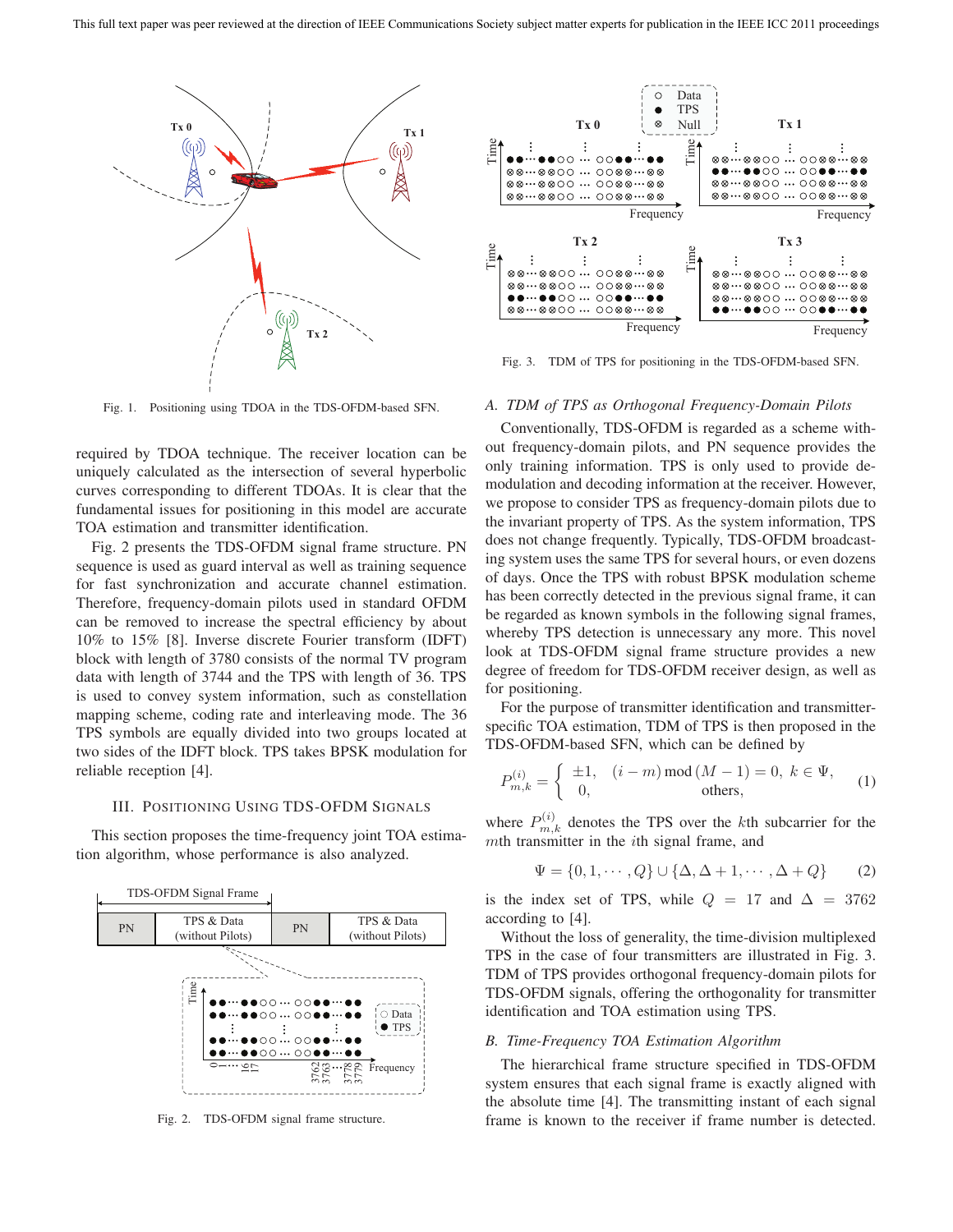Therefore, TOA can be easily obtained by finding the correct starting point of the received TDS-OFDM signal frame.

Assume that there are M visible transmitters in SFN. The transmitted time-domain IDFT block of the mth transmitter is

$$
x_m(n) = \frac{1}{\sqrt{N}} \sum_{k=0}^{N-1} X_{m,k} e^{j\frac{2\pi}{N}kn}, \ 0 \le n \le N-1,
$$
 (3)

where N is the IDFT block length,  $X_{m,k}$  is the frequencydomain symbol over the kth subcarrier for the mth transmitter.

The channel between the mth transmitter and the receiver can be modelled as

$$
h_m(n) = \sum_{l=0}^{L_m-1} h_{m,l} \delta(n - n_{m,l}),
$$
\n(4)

where  $\delta(n)$  is the Kronecker delta function,  $L_m$  is the number of paths,  $h_{m,l}$  and  $n_{m,l}$  are the attenuation coefficient and delay of the *l*th path, respectively. The transmission delay  $\tau_{m,d}$ associated with the signal from the mth transmitter can be normalised by the sampling period  $T_s$  as

$$
\theta_m = \tau_{m,d}/T_s = \theta_{m,I} + \theta_{m,F},\tag{5}
$$

where  $\theta_{m,I}$  is the normalised integral delay and  $\theta_{m,F} \in$  $(-0.5, +0.5]$  is the normalised fractional delay. Note that  $NT<sub>s</sub>$  is the IDFT block duration in TDS-OFDM systems.

After passing through the multi-path channels, the received signal coming from the  $M$  visible transmitters in the SFN is

$$
y(n) = \frac{1}{\sqrt{N}} \sum_{m=0}^{M-1} \sum_{l=0}^{L_m-1} \sum_{k=0}^{N-1} h_{m,l} X_{m,k} e^{j\frac{2\pi}{N}k(n-n_{m,l})}
$$

$$
\times e^{-j\frac{2\pi}{N}k\theta_{m,l}} e^{-j\frac{2\pi}{N}k\theta_{m,F}} + v(n), \qquad (6)
$$

where  $v(n)$  is the additive white Gaussian noise (AWGN). After the discrete Fourier transform (DFT), the frequencydomain signal over the kth subcarrier is obtained as

$$
Y_k = \sum_{m=0}^{M-1} \left( H_{m,k} X_{m,k} e^{-j\frac{2\pi}{N}k\theta_{m,F}} \right) e^{-j\frac{2\pi}{N}k\theta_{m,I}} + V_k, \quad (7)
$$

where  $0 \le k \le N - 1$ ,  $V_k$  is the DFT of  $v(n)$ , and  $H_{m,k}$  is the channel frequency response (CFR) defined by

$$
H_{m,k} = \sum_{l=0}^{L_m-1} h_{m,l} e^{-j\frac{2\pi}{N}kn_{m,l}},
$$

which is the DFT of  $h_m(n)$  in (4).

It is clear that the impact of the normalised transmission delay  $\theta_m$  on the received signal is twofold: time shift by  $\theta_{m,I}$  samples in the time domain and linear phase rotation by  $-\frac{2\pi}{N}k\theta_{m,F}$  in the frequency domain.

*Integral TOA estimation using time-domain PN sequence:* The integral delays corresponding to different transmitters can be roughly estimated by the time-domain sliding correlation [9] between the received PN sequence  $r(n)$  and the local PN sequence  $p(n)$ 

$$
Corr(d) = \sum_{n=0}^{N_p - 1} r^*(n - d)p(n),
$$
 (8)

where  $N_p$  is the length of the PN sequence,  $r^*(n)$  denotes the conjugate of  $r(n)$ , and  $Corr(d)$  is the correlation corresponding to the slide of  $d$ . Due to the near-ideal autocorrelation property of the PN sequence, the correlation peak is confirmed when the local PN sequence is aligned with the received PN sequence. Thus, correlation peaks appear at the slide values

$$
d_m = \theta_{m,I}, \ 0 \le m \le M - 1. \tag{9}
$$

According to [9], the correlation-based method (8) yields the timing accuracy within the range  $(-T_{\text{sample}}/2, +T_{\text{sample}}/2]$ , where  $T_{\text{sample}}$  is the actual sampling period used. In TDS-OFDM receivers, the received signal is usually over-sampled by a factor of four, i.e.  $T_{\text{sample}} = T_s/4$ , which results in the timing accuracy in the range of  $(-T_s/8, +T_s/8]$ .

Without the loss of generality,  $d_0 = \theta_{0,I}$  is assumed to be the location of the first significant correlation peak. After compensating for the first large integral delay  $\theta_{0,I}$ , the received DFT signal block becomes

$$
Y_k = \sum_{m=0}^{M-1} \left( H_{m,k} X_{m,k} e^{-j\frac{2\pi}{N}k\theta_{m,F}} \right) e^{-j\frac{2\pi}{N}k\overline{\theta}_{m,I}} + V_k, \tag{10}
$$

where  $\overline{\theta}_{m,I} = \theta_{m,I} - \theta_{0,I}$  is the differential integral delay of the *mth* transmitter with respect to the first integral delay  $\theta_{0,I}$ .

However, the number of correlation peaks in (8) is usually larger than the number of visible transmitters in multi-path scenarios. Moreover, there is no way to distinguish the coincided correlation peaks corresponding to different transmitters having the same TOA. These problems can be solved by using the proposed time-division multiplexed TPS as follows.

Owing to the proposed TDM of TPS defined by (1), the received TPS  $Y_k^{(i)}$  in the *i*th signal frame can be rewritten as

$$
Y_k^{(i)} = \sum_{m=0}^{M-1} \left( H_{m,k}^{(i)} P_{m,k}^{(i)} e^{-j\frac{2\pi}{N}k\theta_{m,F}} \right) e^{-j\frac{2\pi}{N}k\overline{\theta}_{m,I}} + V_k =
$$
  

$$
\begin{cases} H_{m,k}^{(i)} P_{m,k}^{(i)} e^{-j\frac{2\pi}{N}k(\overline{\theta}_{m,I} + \theta_{m,F})} + V_k, & i = uM + m, \\ V_k, & \text{others,} \end{cases}
$$
 (11)

where u is an arbitrary positive integer,  $k \in \Psi$  and  $H_{m,k}^{(i)}$  the CER in the *i*<sup>th</sup> frame. It is clear from (11) that TPS of the CFR in the ith frame. It is clear from (11) that TPS of the mth transmitter is received at the  $(uM + m)$ th signal frame.

When investigating the impact of transmission delay on the received signal, channel state information can be assumed to be known [10]. Thus the received TPS associated with the  $m$ th transmitter can be simplified as below by removing the frame number i

$$
R_k = e^{-j\frac{2\pi}{N}k\left(\overline{\theta}_{m,I} + \theta_{m,F}\right)} + W_k, \ k \in \Psi,
$$
 (12)

where  $W_k = V_k/(H_{m,k}P_{m,k})$  is the complex-valued AWGN with zero mean and the variance of  $\sigma^2$ . To distinguish the correlation peaks obtained in (8), the differential integral delay  $\theta_{m,I}$  can be roughly estimated as

$$
\widehat{\overline{\theta}}_{m,I} = \frac{N}{2\pi} \arg \Big\{ \sum_{k=0}^{Q-2} R_k^* R_{k+1} + \sum_{k=\Delta}^{\Delta+Q-2} R_k^* R_{k+1} \Big\}, \ 0 \le m \le M-1,
$$
\n(13)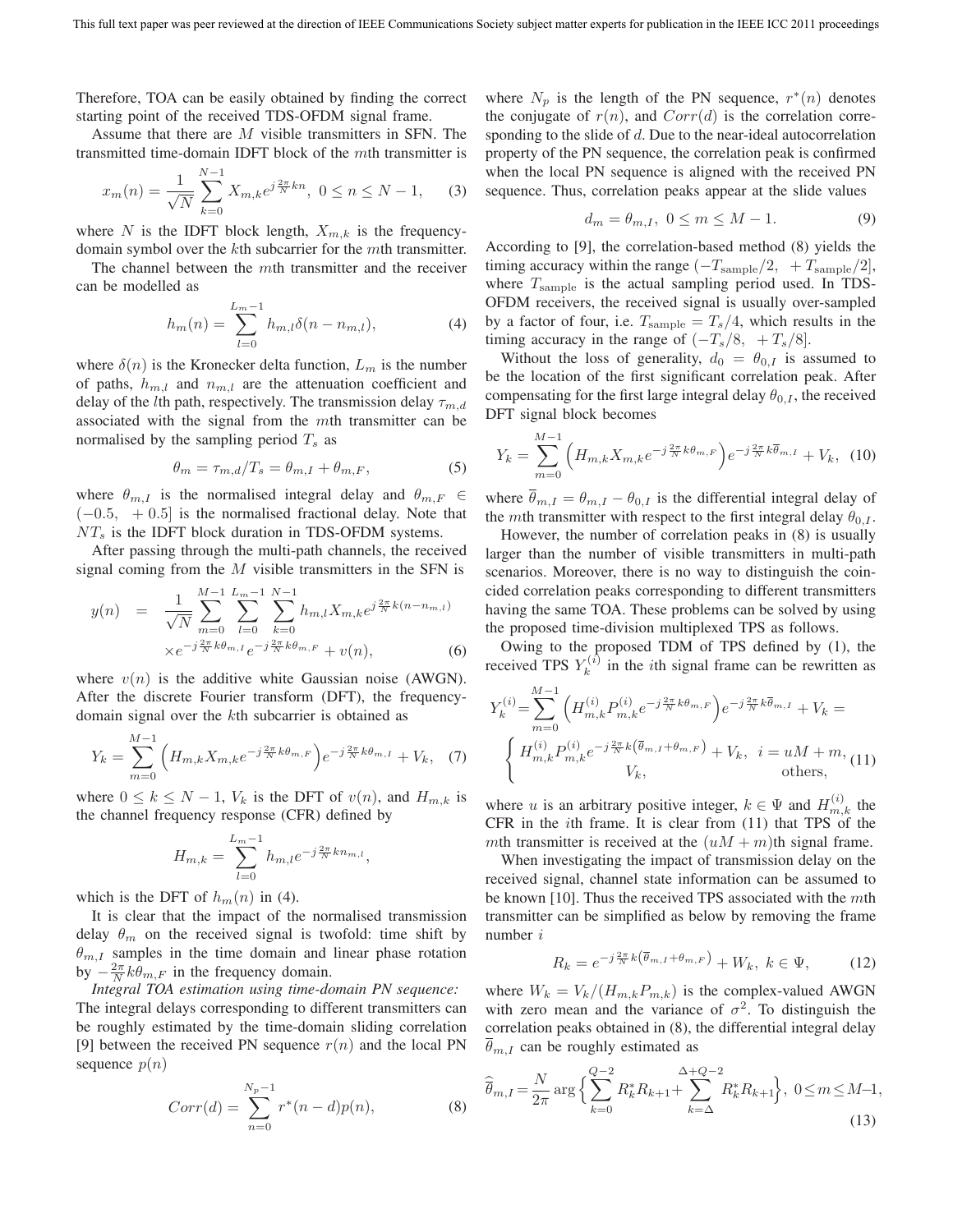where  $\arg\{x\}$  denotes the angle of the complex-valued x.

The M differential integral delays can be obtained after the processing in  $(13)$  over M adjacent TDS-OFDM signal frames, whereby the TPS from only one transmitter is received in each frame. Thus the final integral TOA estimation is obtained by associating the results in (8) with the nearest counterparts in (13) as below

$$
\widehat{\theta}_{m,I} = d_0 + \left\langle \widehat{\overline{\theta}}_{m,I}, \{d_m\}_{m=0}^{M-1} \right\rangle, \ 0 \le m \le M - 1, \quad (14)
$$

where  $\left\langle \widehat{\overline{\theta}}_{m,I}, \{d_m\}_{m=0}^{M-1} \right\rangle$  denotes the element of  $\{d_m\}_{m=0}^{M-1}$ that is the nearest to  $\bar{\theta}_{m,I}$ . Notice that the integral delay estimation accuracy within the range  $(-T_s/8, +T_s/8)$  is guaranteed by the near-ideal autocorrelation property of the time-domain PN sequence, not by the results from (13).

*Fractional TOA estimation using frequency-domain TPS:* After compensating for the integral delay  $\theta_{m,I}$ , the received TPS associated with the mth transmitter can be expressed as

$$
R_k = e^{-j\frac{2\pi}{N}k\theta_{m,F}} + W_k, \ k \in \Psi.
$$
 (15)

The fractional delay  $\theta_{m,F}$  can be estimated according to

$$
\widehat{\theta}_{m,F} = \frac{N}{2\pi\Delta} \arg\Big\{\sum_{k=0}^{N-1-\Delta} R_k^* R_{k+\Delta} \Big\}.
$$
 (16)

The estimation range of  $\hat{\theta}_{m,F}$  in (16) is  $\left(-\frac{N}{2\Delta}, +\frac{N}{2\Delta}\right]$ , which is larger than the range of the actual fractional delay  $\theta_{m,F} \in$ is larger than the range of the actual fractional delay  $\theta_{m,F}$  $(-1/8, +1/8]$ . The TDOA-based ranging difference between the *mth* and *nth* transmitters is

$$
\widehat{D}_{m,n} = \widehat{D}_m - \widehat{D}_n = \left(\widehat{\theta}_{m,I} + \widehat{\theta}_{m,F} - \widehat{\theta}_{n,I} - \widehat{\theta}_{n,F}\right)T_s c, \tag{17}
$$

where  $c = 3 \times 10^8$  m/s is the speed of light in the free space,  $\hat{D}_m$  and  $\hat{D}_n$  are the TOA-based ranging results for the mth and nth transmitters, respectively.

Due to the TDM of TPS, the receiver knows that the TPS in the current received signal frame is transmitted by which transmitter, see (11). Therefore, the ranging differences obtained in (17) can be easily associated with the corresponding transmitters whose fixed locations can be pre-stored at the receiver.

Finally, the transmitter locations and the ranging differences are used for determining the receiver location using the localisation algorithms summarized in [11]. The closedform localisation algorithm proposed by Chan and Ho [12] is recommended due to its good performance in multi-path channels.

## *C. TOA Based Ranging Accuracy*

Since the integral TOA can be estimated with extremely high accuracy due to the good autocorrelation property of the PN sequence, the positioning accuracy of the proposed time-frequency positioning method mainly depends on the accuracy of the fractional TOA estimation, whose variance can be derived as

$$
\text{var}\{\widehat{\theta}_{m,F}\} = \frac{N}{2\pi\Delta^2(N-\Delta)} \Big(\frac{1}{\gamma} + \frac{1}{2\gamma^2}\Big),\tag{18}
$$

where  $\gamma = \frac{1}{\sigma^2}$  is the average signal-to-noise ratio (SNR).<br>Using the results of (17) and (18) the TOA-based ran

Using the results of (17) and (18), the TOA-based ranging accuracy of the proposed scheme, in terms of root mean square error (RMSE), is therefore given by

RMSE
$$
(\widehat{D}_m)
$$
 =  $\frac{NT_s c}{2\pi\Delta} \sqrt{\frac{1}{N-\Delta} \left(\frac{1}{\gamma} + \frac{1}{2\gamma^2}\right)}$ . (19)

It should be pointed out that the positioning accuracy will depend on the above ranging accuracy as well as the localisation algorithm employed.

#### *D. Computational Complexity*

The correlation-based positioning method [5] has a low complexity of  $O(N_p)$ , where  $N_p$  is the total number of used data symbols for positioning. The positioning method [6] based on the super resolution algorithm has a high complexity of  $O(N_n^3)$ .

For the proposed positioning scheme, the integral TOA estimation in (8) and (13) requires  $N_p$  and 2Q multiplications, respectively, while the fractional TOA estimation in (16) demands  $Q+1$  multiplications. Thus the proposed positioning scheme has a low complexity of  $O(N_p + Q)$ , and it can easily be implemented in TDS-OFDM receivers.

# *E. System Compatibility*

At the transmitter part, the TDM of TPS requires that only one transmitter sends TPS in a specific signal frame, while TPS is transmitted by every transmitter in each signal frame in conventional SFN. This trivial modification can be easily implemented by an on-off switch, without changing the current infrastructure of TDS-OFDM systems. At the receiver part, TDM of TPS has no impact on TPS detection and normal TV program reception at the receiver, since the TDM of TPS still guarantees the reception of TPS in every signal frame. Therefore, maximum backward system compatibility is achieved.

### IV. SIMULATION RESULTS

Computer simulations were carried out to evaluate the performance of the proposed positioning scheme. The main system parameters were configured to be consistent with the TDS-OFDM system specified in [4]. The received signal was over-sampled by the factor of four. Four transmitters were assumed to be visible in the simulated SFN, i.e.  $M = 4$ , and Chan and Ho's localisation algorithm [12] was used. The AWGN channel, the Indoor A multi-path channel [13] and the severe frequency-selective 8th State Administration of Radio Film and Television fading channel (SARFT 8) for Chinese DTV test [9] were used in the simulation.

Fig. 4 presents the TOA-based ranging accuracy comparison for three schemes, in terms of RMSE over the AWGN channel, where the theoretical bound (19) is also included. When the SNR was 20 dB, the ranging error was about 2.4 m for Mensing's method based on correlation [5], 0.49 m for the MUSIC-based algorithm [6], and 0.15 m for the proposed scheme. It can be seen that the proposed scheme achieved